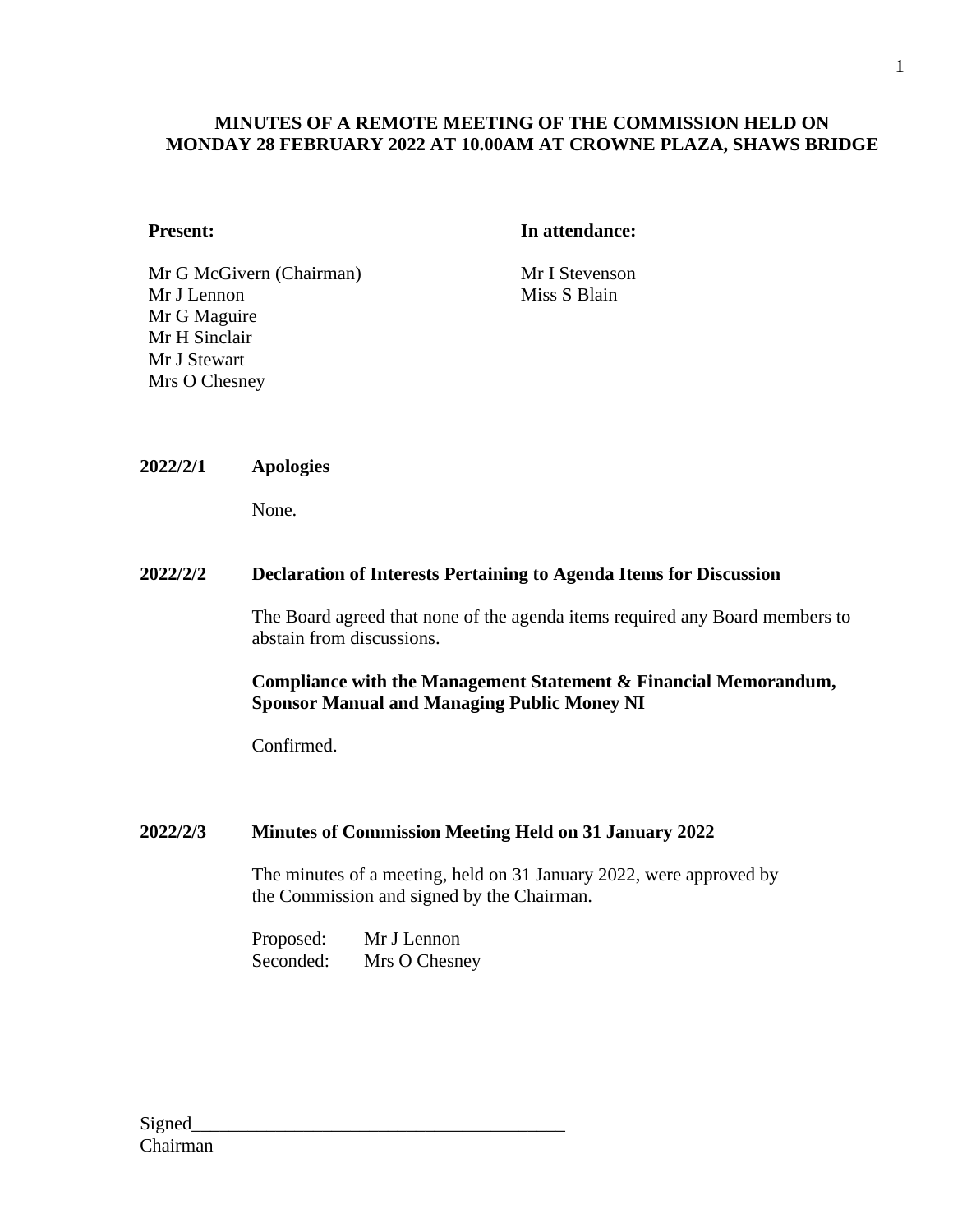## **2022/2/4 Matters Arising**

## • **Recruitment for New Board Members**

LMC understands that the recruitment process undertaken by DAERA is continuing.

## • **Staffing Matters**

The Chief Executive advised that all new staff had commenced employment.

## • **Board meeting with LMC staff**

**Action Point:** The Chief Executive will arrange a suitable venue for a staff meeting with the Board.

## • **NIFDA Awards**

All Board members have indicated they can attend the NIFDA awards ceremony.

#### **2022/2/5 Chairman's Report**

- **World Events -** The Chairman reflected on the tragic events in Ukraine and the potential long-term impact on the world-wide agri-food industry.
- **Irish Farmers Journal –** The Chairman attended a climate change meeting held in Cookstown organised by the Irish Farmers Journal.
- **Independent Strategic Review of the Northern Ireland Agri-Food Sector –** The Chairman has not had an opportunity to speak to NIMEA or UFU as they have been engaged in other issues and not able to discuss the report. There does not seem to have been much movement around the setting up of the new body.

### **2022/2/6 Chief Executive's Report**

In advance of the meeting the Chief Executive had circulated a report relating to this section of the meeting.

#### • **Climate Change**

The Chief Executive reported that LMC along with other agri-food industry organisations had sent a letter to all MLA's setting out the industry position regarding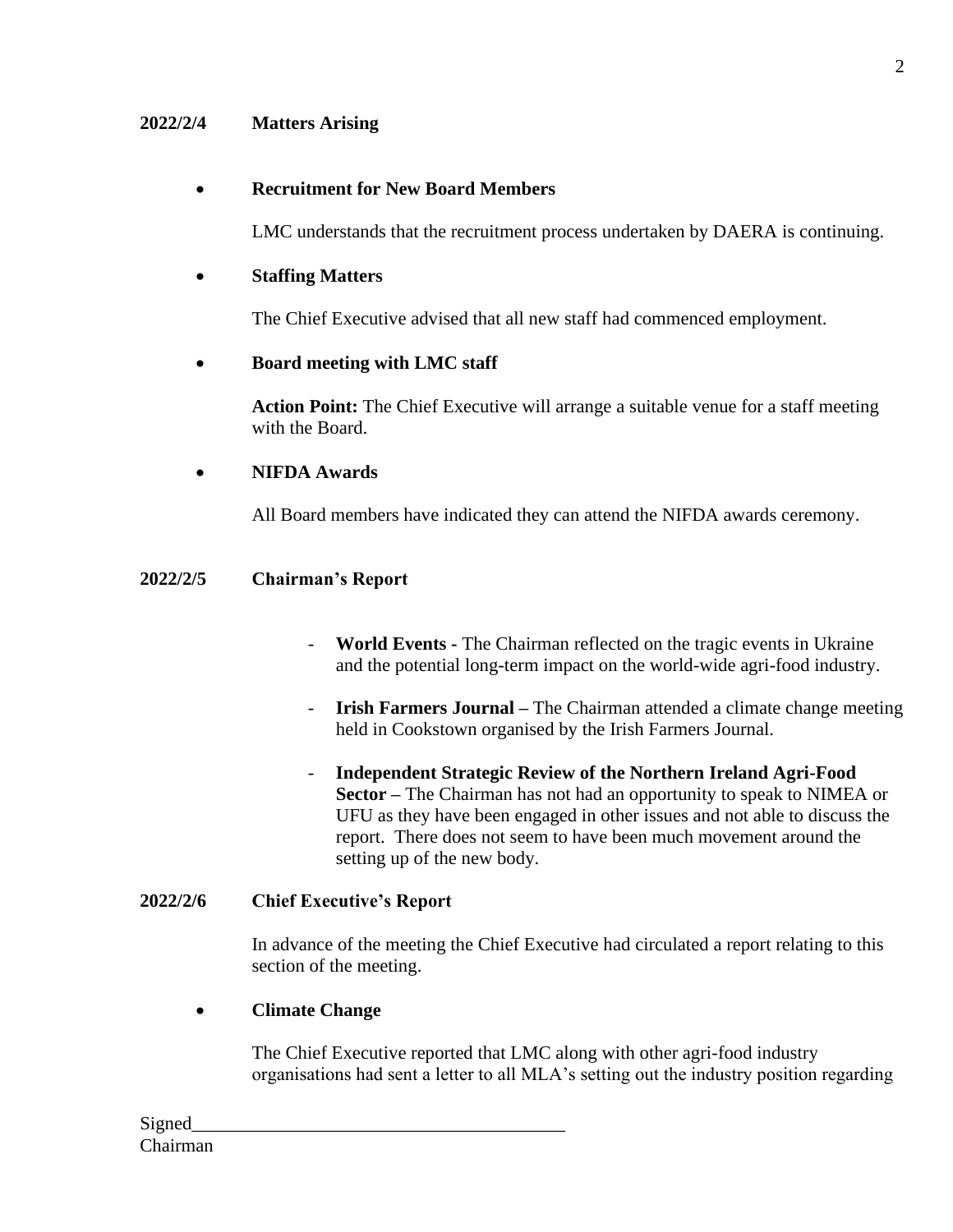the proposed amendments to the draft executive climate change bill. The vote on the proposed amendments will take place later today (28 February 2022).

# • **PGI**

The Chief Executive updated the Board on the current position. LMC coordinated a joint industry submission to DEFRA regarding the grounds for opposition and DEFRA has now submitted the notice of opposition. Work is continuing on the grass fed beef verification system for Northern Ireland.

• *Withheld – Commercially Sensitive*

# • **Red Tractor**

LMC is due to have a joint meeting with Red Tractor, QMS and WLBP in March 2022 to try and iron out the final details on a common framework agreement

# • **Management Accounts**

Management accounts to December 2021 had been circulated to the Board. A year end underspend is anticipated and is mainly a consequence of Covid-19 impacts on FQAS activities.

# • **Certification Services Tender Exercise**

The Chief Executive reported that the tender exercise has closed and the tender evaluation panel has met to score tender submissions. It is anticipated that an award of the contract will be made in the coming week.

# • **Business Planning for 2022/2023 Financial Year**

The Board discussed the priorities for the next financial year.

**Action Point:** The Chief Executive will aim to prepare a draft business plan for the next Board meeting.

• *Withheld – Commercially Sensitive*

# **2022/2/7 Risk Management/Health & Safety**

• **External Audit Strategy 2021/22**

The NIAO is currently drafting the external audit strategy and will forward it to LMC ARA committee for approval.